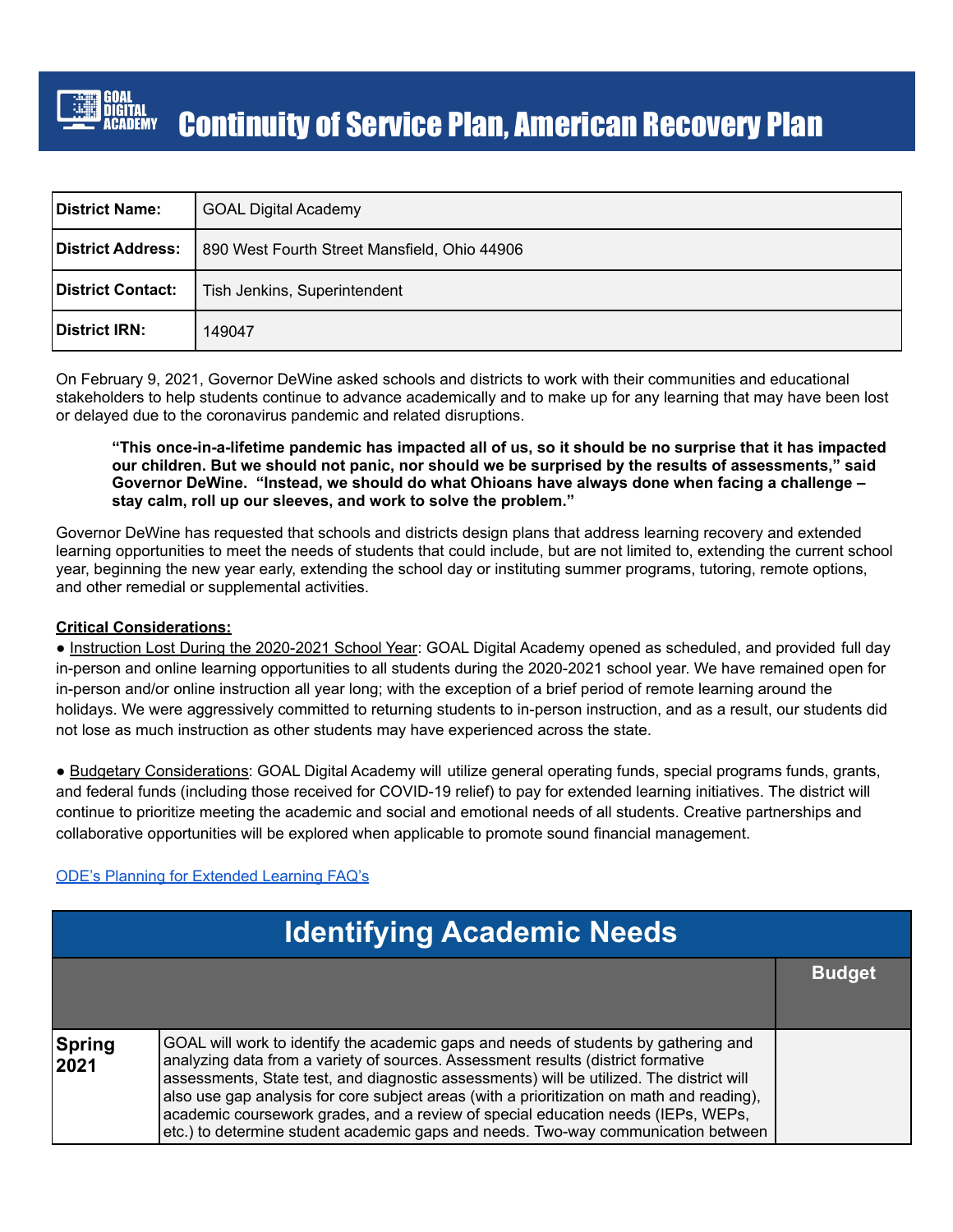

|                       | school staff (teachers, mentors, advocates, etc.) and parents will provide additional<br>essential feedback. The Ohio Improvement Process will provide a framework for<br>conducting these tasks. Planning within the district will reflect the identified academic<br>gaps and needs.                                                                                                                                                                                                                                                                                                                                                                                                                                                                                                                                                          |  |
|-----------------------|-------------------------------------------------------------------------------------------------------------------------------------------------------------------------------------------------------------------------------------------------------------------------------------------------------------------------------------------------------------------------------------------------------------------------------------------------------------------------------------------------------------------------------------------------------------------------------------------------------------------------------------------------------------------------------------------------------------------------------------------------------------------------------------------------------------------------------------------------|--|
| <b>Summer</b><br>2021 | GOAL will continue working to identify the academic gaps and needs of students by<br>gathering and analyzing data from a variety of sources. Assessment results (district<br>formative assessments, State test, and diagnostic assessments) will be utilized. The<br>district will also use gap analysis for core subject areas (with a prioritization on math and<br>reading), academic coursework grades, and a review of special education needs (IEPs,<br>WEPs, etc.) to determine student academic gaps and needs. Two-way communication<br>between school staff (teachers, mentors, advocates, etc.) and parents will provide<br>additional essential feedback. The Ohio Improvement Process will provide a framework<br>for conducting these tasks. Planning within the district will reflect the identified academic<br>gaps and needs. |  |
|                       | 2021 - 2023 GOAL will work to identify the academic gaps and needs of students by gathering and<br>analyzing data from a variety of sources. Assessment results (district formative<br>assessments, State test, and diagnostic assessments) will be utilized. The district will<br>also use gap analysis for core subject areas (with a prioritization on math and reading),<br>academic coursework grades, and a review of special education needs (IEPs, WEPs,<br>etc.) to determine student academic gaps and needs. Two-way communication between<br>school staff (teachers, mentors, advocates, etc.) and parents will provide additional<br>essential feedback. The Ohio Improvement Process will provide a framework for<br>conducting these tasks. Planning within the district will reflect the identified academic<br>gaps and needs. |  |

### **Approaches to Address Academic Gap Filling**

| <b>Approaches &amp;</b> | What approaches will schools/districts use to fill learning needs identified above?                                                          |  |  |
|-------------------------|----------------------------------------------------------------------------------------------------------------------------------------------|--|--|
| <b>Removing/</b>        | What steps will be taken to remove/overcome barriers that may be associated with the "Gap Filling"                                           |  |  |
| <b>Overcoming</b>       | Approaches" (transportation to tutoring, no data to track/identify specific student needs, funding<br>concerns to support approaches, etc.)? |  |  |
| <b>Barriers</b>         |                                                                                                                                              |  |  |

**Budget**

| <b>Considerations:</b> |
|------------------------|
|------------------------|

- *- Resources (Existing and Needed)*
	- *- Partnerships (Local/Regional, ESC, ITC, libraries, museums, after-school programs, civic organizations, etc.) - Alignment (Other District/School Plans, Wellness and Success plans, remote learning plans,*
		- *improvement plans, CCIP-related plans, graduation plans, student success plans, etc.)*
			- *- Alignment with current OIP five-step processes (1-Identify Critical Needs, 2-Research and Select Evidence-Based Strategies, 3-Plan for Implementation, 4-Implement and Monitor, 5-Examine, Reflect, Adjust)*
- *- Core Questions to Consider:*
	- *- What do students need to know?*
	- *- How do we know if they've learned it?*
	- *- How do we intervene for those students who have not learned it?*
	- *- How do extend other opportunities for those who have learned it?*

**Spring 2021** GOAL will utilize the data and analysis gathered from identifying student academic gaps and needs to guide and structure learning opportunities to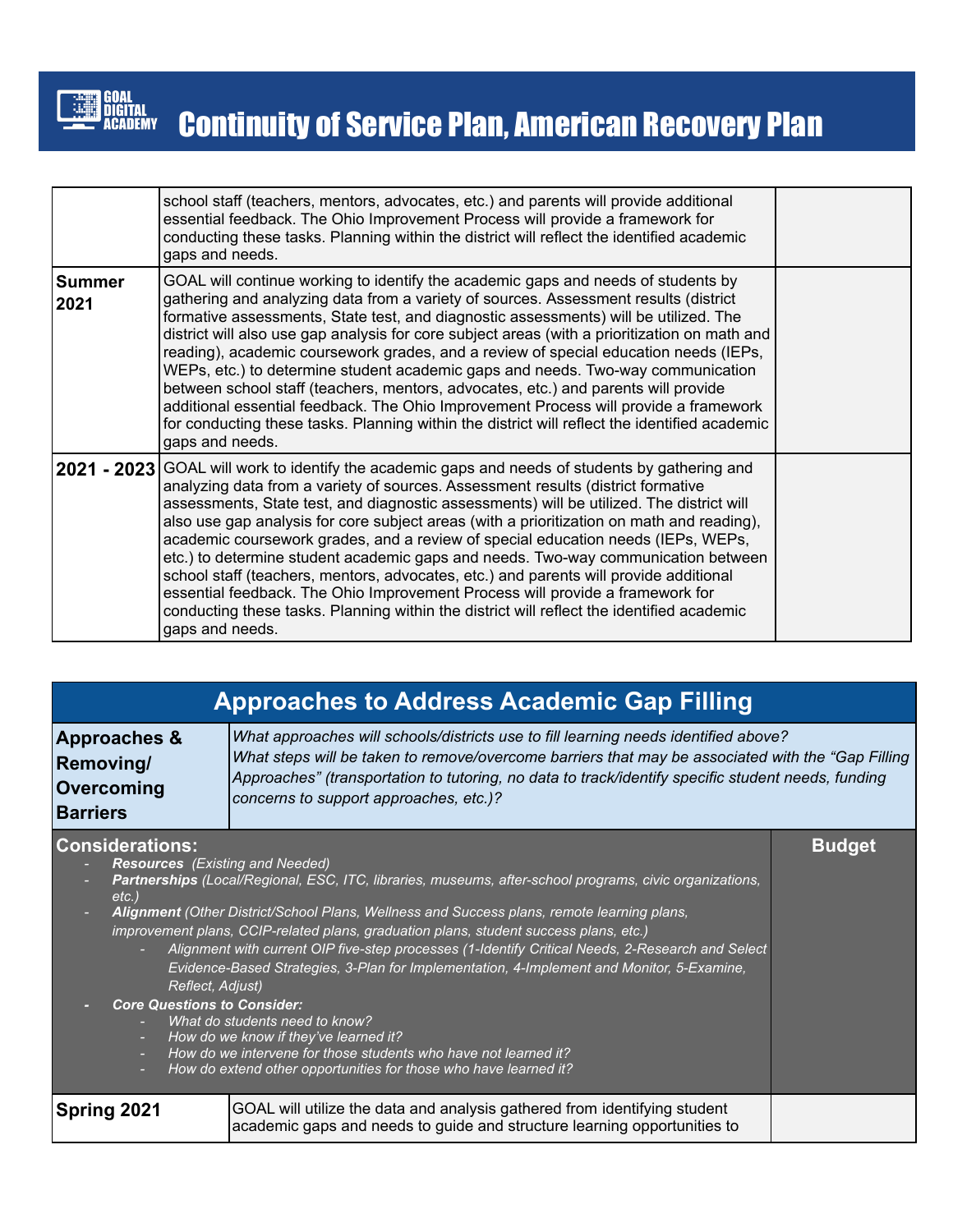

|             | meet the needs of all students. This spring these opportunities will include<br>students utilizing online intervention programs (AIM course) and having<br>weekly check-ins with dedicated mentors and advocates. These check-ins will<br>help students create an individualized path to success for the remainder of<br>the year and will provide valuable feedback to the district. This feedback will<br>be used to identify student and parent needs moving forward. This two-way<br>communication will also allow for staff to promote participation in extended<br>learning opportunities to identified students. The district will begin taking the<br>spring to work to develop focused learning opportunities for identified<br>students in the Summer of 2021 and looking at how to carry those<br>opportunities into the 2021-2022 school year. These opportunities will be<br>developed using the Ohio Improvement Process framework as well as<br>utilizing data and feedback provided from existing processes and supports.<br>Identification and preparation for any needed High Quality Professional<br>Development will take place during this time.                 |  |
|-------------|---------------------------------------------------------------------------------------------------------------------------------------------------------------------------------------------------------------------------------------------------------------------------------------------------------------------------------------------------------------------------------------------------------------------------------------------------------------------------------------------------------------------------------------------------------------------------------------------------------------------------------------------------------------------------------------------------------------------------------------------------------------------------------------------------------------------------------------------------------------------------------------------------------------------------------------------------------------------------------------------------------------------------------------------------------------------------------------------------------------------------------------------------------------------------------------|--|
| Summer 2021 | GOAL will continue to utilize the data and analysis gathered from identifying<br>student academic gaps and needs to provide extended learning opportunities<br>for the Summer of 2021. These opportunities will include but are not limited to<br>utilizing online intervention and enrichment programs, small group novel<br>studies, credit recovery coursework and focused enrichment camps and<br>activities. GOAL will provide High Quality Professional Development (if<br>necessary) to support the implementation of extended learning opportunities<br>while partnering with educational partners when applicable. Additional staffing<br>may be put in place to help meet the needs and goals of all students and<br>extended learning opportunities. Continued two-way communication between<br>the school(s) and parents will encourage participation in the extended<br>learning programs.                                                                                                                                                                                                                                                                               |  |
| 2021 - 2022 | GOAL will implement and monitor the success of the learning recovery plan<br>and extended learning opportunities throughout the school year. Additional<br>academic intervention (with a focus on literacy and math, AIM) will provide<br>meaningful and individualized learning opportunities for students exhibiting<br>academic gaps throughout the school year. These interventions will include<br>but are not limited to be administered by additional instructional staff, vendor<br>provided academic programs and through classroom differentiation. The<br>district will use student data to monitor the success of the learning recovery<br>and extended learning opportunities. The OIP process will be used to<br>evaluate the overall success of the extended learning plan. Additional high<br>quality professional development will be implemented as necessary to<br>support staff in meeting the academic needs of all students. Continued<br>two-way communication between the school (s) and parents will help monitor<br>the growth of students exhibiting academic gaps and will be used to continue<br>to promote participation in extended learning programs. |  |
| 2022 - 2023 | We will review program success and participation data to determine the<br>effectiveness of the implemented programs in helping students close<br>educational gaps and extend their learning. The results of the data will<br>determine if we continue to use the same programs or modify the plan to<br>determine programs that would better suit the needs of our students. We will<br>continue however to provide our students with opportunities that will allow for<br>them to focus on closing their academic gaps and extend their learning.                                                                                                                                                                                                                                                                                                                                                                                                                                                                                                                                                                                                                                    |  |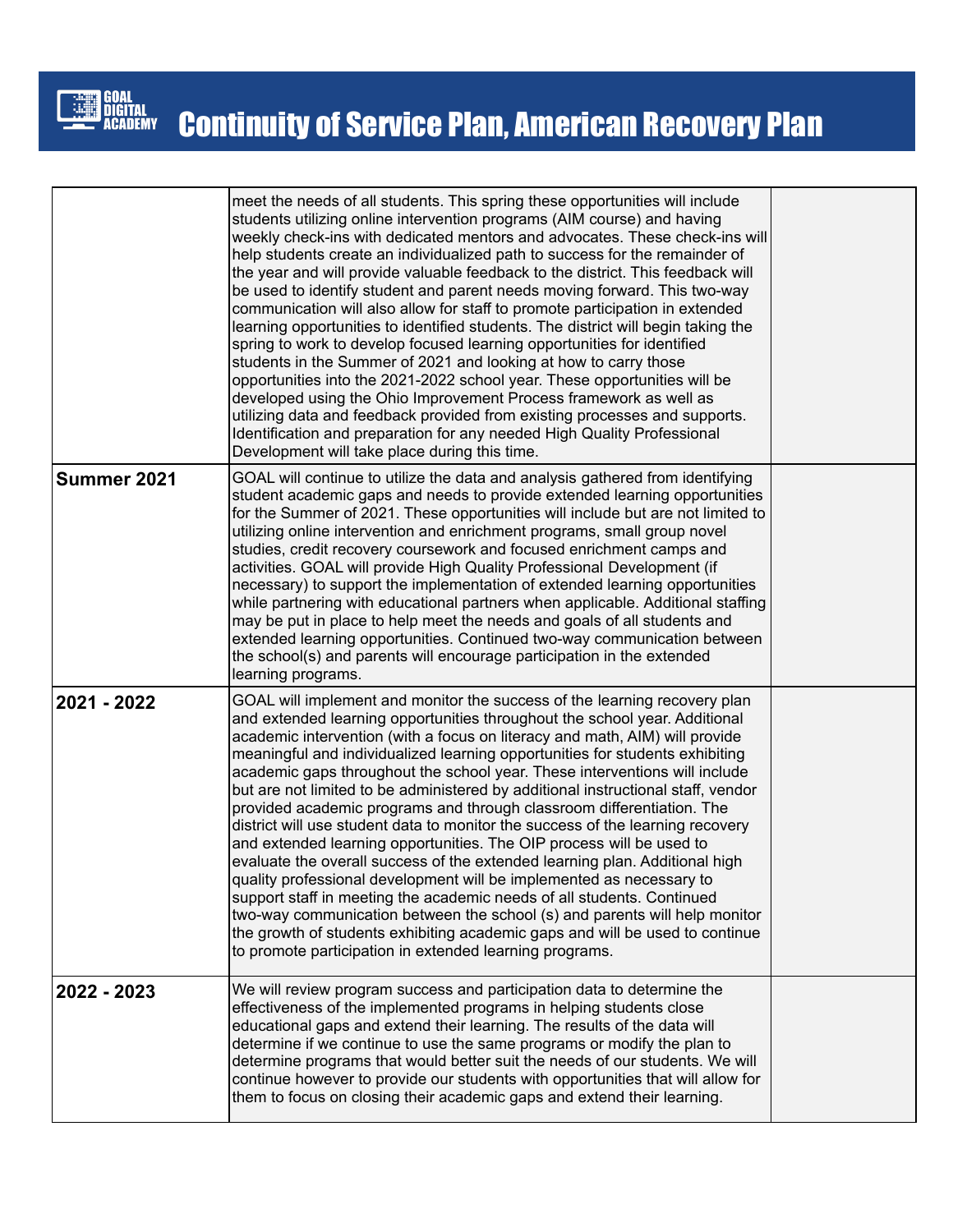

| <b>Approaches to Identify Social &amp; Emotional Needs</b> |                                                                                                                                                                                                                                                                                                                                                                                                                                                                                                                                                                                                                                                                                                                                                                                                                                     |               |
|------------------------------------------------------------|-------------------------------------------------------------------------------------------------------------------------------------------------------------------------------------------------------------------------------------------------------------------------------------------------------------------------------------------------------------------------------------------------------------------------------------------------------------------------------------------------------------------------------------------------------------------------------------------------------------------------------------------------------------------------------------------------------------------------------------------------------------------------------------------------------------------------------------|---------------|
| <b>Impacted</b><br><b>Students:</b>                        | How will schools/districts identify which students have been most impacted by the pandemic in<br>terms of their social/emotional needs (with a focus on the most vulnerable student populations<br>including but not limited to disengaged students)?                                                                                                                                                                                                                                                                                                                                                                                                                                                                                                                                                                               |               |
| <b>Considerations:</b><br>$etc.$ )                         | <b>Resources</b> (Existing and Needed)<br>Partnerships (Local/Regional, ESC, ITC, libraries, museums, after-school programs, civic organizations,<br>Alignment (Other District/School Plans, Wellness and Success plans, remote learning plans,<br>improvement plans, OIP, CCIP-related plans, graduation plans, student success plans, etc.)                                                                                                                                                                                                                                                                                                                                                                                                                                                                                       | <b>Budget</b> |
| Spring 2021                                                | GOAL will work to identify the social and emotional needs for all of our<br>students (with a focus on our most at risk). Identification will occur through<br>weekly mentor and advocate check ins, through attendance logs and through<br>established collaboration with our mental health staff and counselors.<br>Two-way communication between the school(s) and parents will also provide<br>valuable information related to identifying student needs. All communication is<br>documented through SAS so that all stakeholders can work together to<br>support the child's social and emotional health. During this time the district<br>will also work to find ways to collaborate with community resources to help<br>identify at risk students and provide professional development to our staff as<br>needed.             |               |
| Summer 2021                                                | GOAL will continue to work to identify the social and emotional needs for all<br>of our students (with a focus on our most at risk). Identification will occur<br>through weekly mentor and advocate check ins, through attendance logs and<br>through established collaboration with our mental health staff and counselors.<br>Two-way communication between the school(s) and parents will also provide<br>valuable information related to identifying student needs. All communication is<br>documented through SAS so that all stakeholders can work together to<br>support the child's social and emotional health. During this time the district<br>will also work to find ways to collaborate with community resources to help<br>identify at risk students and provide professional development to our staff as<br>needed. |               |
| 2021 - 2023                                                | GOAL will continue to work to identify the social and emotional needs for all<br>of our students (with a focus on our most at risk). Identification will occur<br>through weekly mentor and advocate check ins, through attendance logs and<br>through established collaboration with our mental health staff and counselors.<br>Two-way communication between the school(s) and parents will also provide<br>valuable information related to identifying student needs. All communication is<br>documented through SAS so that all stakeholders can work together to<br>support the child's social and emotional health. During this time the district<br>will also work to find ways to collaborate with community resources to help<br>identify at risk students and provide professional development to our staff as<br>needed. |               |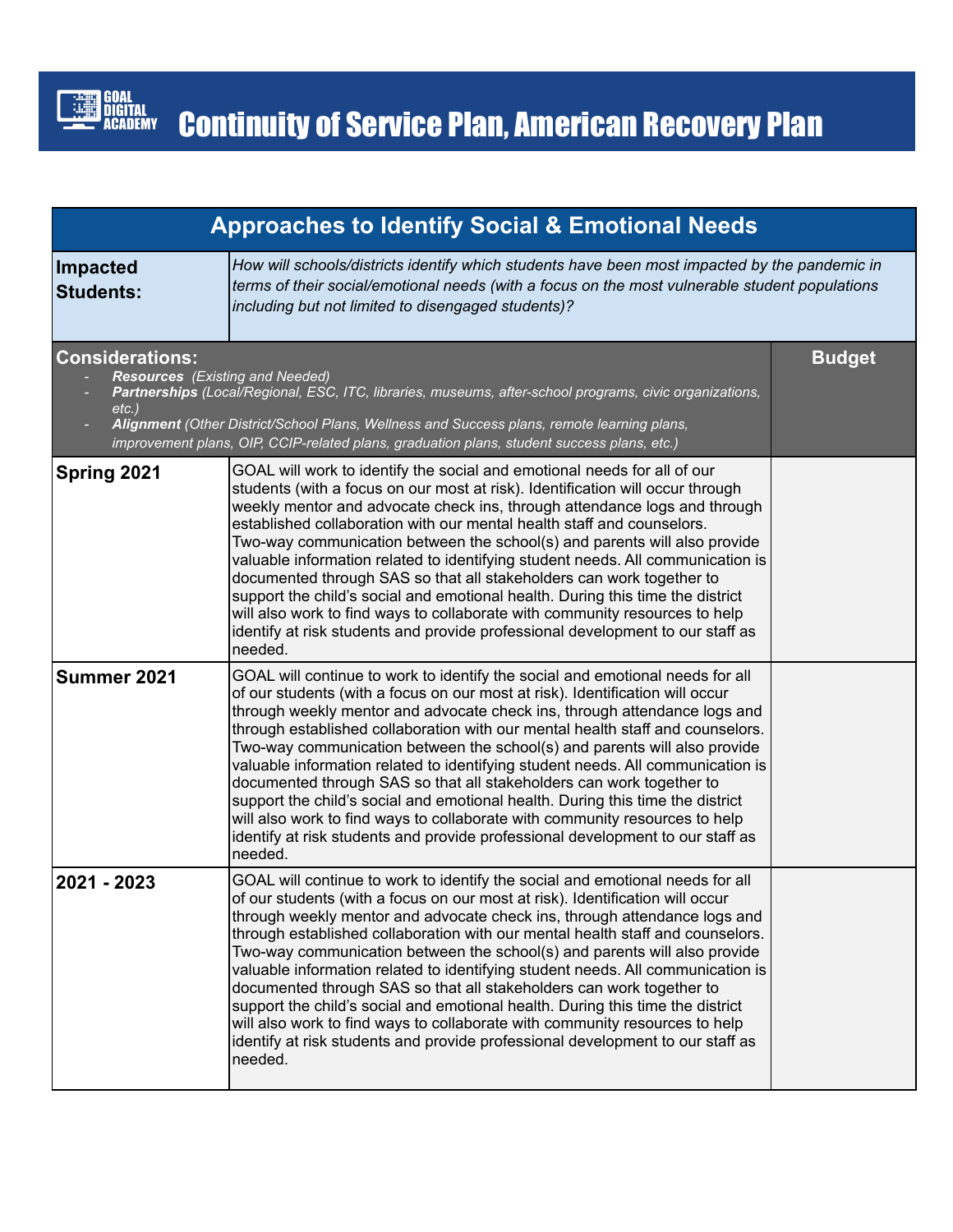

| <b>Approaches to Address Social and Emotional Needs</b> |                                                                                                                                                                                                                                                                                                                                                                                                                                                                                                                                                                                                                                                                                                                                                                                                                                                                                                                                                                                                                                                                                                                                                                                                                                                                                                                                                                                                                                                                                                                                                                    |  |
|---------------------------------------------------------|--------------------------------------------------------------------------------------------------------------------------------------------------------------------------------------------------------------------------------------------------------------------------------------------------------------------------------------------------------------------------------------------------------------------------------------------------------------------------------------------------------------------------------------------------------------------------------------------------------------------------------------------------------------------------------------------------------------------------------------------------------------------------------------------------------------------------------------------------------------------------------------------------------------------------------------------------------------------------------------------------------------------------------------------------------------------------------------------------------------------------------------------------------------------------------------------------------------------------------------------------------------------------------------------------------------------------------------------------------------------------------------------------------------------------------------------------------------------------------------------------------------------------------------------------------------------|--|
| Spring 2021                                             | GOAL will work to address social and emotional needs for all of our students.<br>Students will be reached out weekly by their teachers/advocates and mentors<br>to make connections and to check in. These interactions are being<br>documented and students of concern are being identified and referred to the<br>proper resources and support staff. Supportive plans are being designed and<br>implemented to guide students on getting caught up and reengaged in<br>schoolwork while establishing a safe and supportive environment mentally<br>and socially.                                                                                                                                                                                                                                                                                                                                                                                                                                                                                                                                                                                                                                                                                                                                                                                                                                                                                                                                                                                                |  |
| Summer 2021                                             | Students will have the opportunity to participate in book clubs that have books<br>specifically picked out to help students participate in peer discussion about<br>age-appropriate struggles and experiences. These discussions will allow<br>students to learn critical skills. Book studies build background and expose<br>students to new experiences and events. Book studies will also increase<br>authentic vocabulary and communication and dialogue skills. This is<br>something our students will benefit greatly from given the isolation many of<br>them have experienced this past year. Book studies also will help students<br>develop social and emotional skills. Studies have shown that students<br>reflecting and discussing events and challenges that literary characters go<br>through can help them develop essential social skills, like empathy. Students<br>can learn coping skills and strategies they can apply to their own lives and<br>this emotional and social support is an area of great need for our students.<br>The books have been chosen based on grade level interest and development<br>to encourage and promote participation and engagement from the students.<br>Students also can participate in a life skills program conducted in partnership<br>with the Recovery and Prevention Resources of Delaware and Morrow<br>Counties. The program will focus on making good decisions and setting<br>goals. Students will learn coping skills and strategies. The details of this<br>program are still being worked on. |  |
| 2021-2023                                               | We will continue to provide students with the same opportunities that we are<br>currently implementing to help students feel supported socially and<br>emotionally. Students will be assigned a mentor who checks in individually<br>with the student each week to check in on the student not just academically<br>but emotionally as well. Students of concern will again be referred to<br>resources and support staff that can help guide the student.<br>We will review program success for extended school year opportunities and<br>determine the effectiveness of the implemented programs in helping meet the<br>social and emotional needs of the students. The results of the data will<br>determine if we continue to use the same programs or modify the plan to<br>determine programs that would better suit the needs of our students. We will<br>continue however to provide our students with opportunities that support our<br>students socially and emotionally.                                                                                                                                                                                                                                                                                                                                                                                                                                                                                                                                                                                |  |